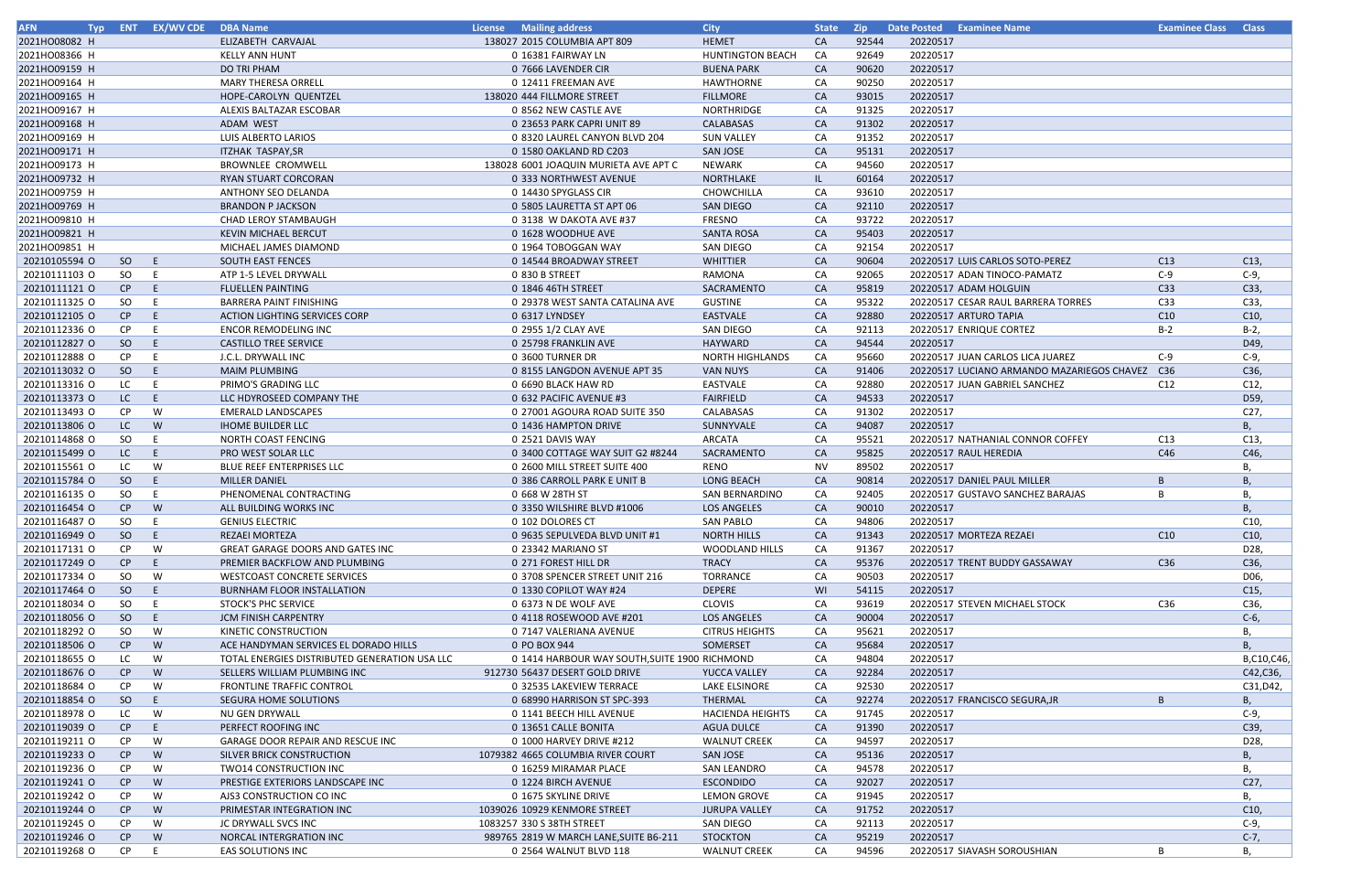| 20210119336 O | LC.       | W   | <b>CRUM CONCRETE LLC</b>                       | 0 4455 DIAMOND STREET APT 3        | <b>CAPITOLA</b>        | <b>CA</b> | 95010 | 20220517                                    |                 | $C-8$           |
|---------------|-----------|-----|------------------------------------------------|------------------------------------|------------------------|-----------|-------|---------------------------------------------|-----------------|-----------------|
| 20210119410 O | SO        |     | <b>FRIESIAN CONSTRUCTION</b>                   | 0 437 SAGE ST                      | SOLEDAD                | CA        | 93960 | 20220517 BRIAN HERNANDEZ-VAZQUEZ            | B               | В,              |
| 20210119429 O | CP        | W   | TRUE BLUE GARAGE DOORS                         | 0 303 TWIN DOLPHIN DRIVE #600      | <b>REDWOOD CITY</b>    | CA        | 94065 | 20220517                                    |                 | D28,            |
| 20210119496 O | SO        |     | <b>BIOTA LANDCARE</b>                          | 0 13265 AVENIDA LA VISTA           | DESERT HOT SPRINGS     | CA        | 92240 | 20220517 ERIK OCDULIO PINEDA ALDANA         | C <sub>27</sub> | C27,            |
| 20210119556 O | SO        | F   | VARGAS MENDOZA RICARDO                         | 0 14625 RAYEN ST #108              | PANORAMA CITY          | CA        | 91402 | 20220517 RICARDO VARGAS MENDOZA             | C16             | C16,            |
| 20210119673 O | SO.       |     | BLUE SKY MECHANICAL HEATING & AIR CONDITIONING | 0 26642 PASEO DURANGO              | SAN JUAN CAPISTRANO CA |           | 92675 | 20220517                                    |                 | C20,            |
| 20210119693 O | SO        | W   | <b>CHR PLUMBING</b>                            | 0 25795 LOMAS VERDES STREET        | <b>REDLANDS</b>        | CA        | 92373 | 20220517                                    |                 | C36,            |
| 20210119710 O | <b>CP</b> | W   | <b>GUZMAN AND SONS INC</b>                     | 0 429 SEARS AVENUE                 | SAN DIEGO              | CA        | 92114 | 20220517                                    |                 | C36,            |
| 20210119732 O | CP        | W   | MAYAN CLIMBER TREE SERVICE INC                 | 1076319 2046 MILL ROAD             | <b>NOVATO</b>          | CA        | 94947 | 20220517                                    |                 | D49,            |
| 20210119745 O | SO        |     | <b>TORSARKISSIAN ANTHONY</b>                   | 0 5119 W SUNSET BLVD #581          | <b>LOS ANGELES</b>     | CA        | 90046 | 20220517 ANTHONY SARKIS TORSARKISSIAN       | B               |                 |
|               |           |     |                                                |                                    |                        |           |       |                                             |                 | В,              |
| 20210119772 O | SO        | W   | FERRO PAINTING CO                              | 0 7761 GREENBACK LANE APT #7       | <b>CITRUS HEIGHTS</b>  | CA        | 95610 | 20220517                                    |                 | C33,            |
| 20210119807 O | <b>CP</b> | W   | ROJAS CONSTRUCTION GENERAL CONTRACTOR INC      | 0 23875 LOOKOUT LANE               | CORONA                 | CA        | 92883 | 20220517                                    |                 | В,              |
| 20210119880 O | SO        | E   | <b>BODEGA WOODWORKS</b>                        | 0 P O BOX 45                       | SUMMERLAND             | CA        | 93067 | 20220517 MATTHEW ROLAND ADAMECK             | $C-6$           | $C-6$ ,         |
| 20210119881 O | SO.       |     | MENASCO AIR CONDITIONING SERVICE               | 0 24421 ROBINWOOD DR               | <b>MORENO VALLEY</b>   | CA        | 92557 | 20220517 ERIC MATTHEW MENASCO               | C <sub>20</sub> | C20             |
| 20210119882 O | SO        |     | <b>SCRIBE CUSTOM HOMES</b>                     | 0 617 ACACIA LN                    | <b>EMERALD HILLS</b>   | CA        | 94062 | 20220517 COLBY STEPHAN QUINLAN              | B               | В,              |
| 20210119883 O | SO.       |     | SC HOME REMODELING                             | 0 P O BOX 8349                     | <b>MAMMOTH LAKES</b>   | CA        | 93546 | 20220517 STEPHEN JOSEPH CURRAN              | $B-2$           | $B-2$           |
| 20210119884 O | CP        |     | MR BRENT'S CONSTRUCTION CORP                   | 0 30183 MARNE WAY                  | <b>MENIFEE</b>         | CA        | 92584 | 20220517 BRENT MICHAEL ALLEN                | B               | В,              |
| 20210119885 O | SO        |     | MITCHELL'S PAINTING                            | 0 1353 BOBWHITE WAY                | REDDING                | CA        | 96003 | 20220517 WILLIAM JOHN MITCHELL              | C <sub>33</sub> | C33,            |
| 20210119886 O | SO        | E   | <b>MARTIN'S PRO PAINTING</b>                   | 0 16818 DOWNEY AVE APT-70          | PARAMOUNT              | <b>CA</b> | 90723 | 20220517                                    |                 | C33,            |
| 20210119888 O | LC        | F   | WE HAUL JUNK FOR LESS LLC                      | 0 434 VENTURA RD                   | <b>SANTA MARIA</b>     | CA        | 93455 | 20220517                                    |                 | D63,            |
| 20210119889 O | LC        | E   | JB CONSTRUCTION MANAGEMENT                     | 0 3003 W OLYMPIC BLVD, STE 106-152 | <b>LOS ANGELES</b>     | CA        | 90006 | 20220517 JOSEPH ANTHONY BARZELATTO          | B               | В,              |
| 20210119890 O | SO.       |     | <b>VOLTIO ELECTRIC</b>                         | 0 1815 EUCLID AVE                  | <b>EL CAJON</b>        | CA        | 92019 | 20220517                                    |                 | C10,            |
| 20210119892 O | SO        | E   | <b>PROTILE</b>                                 |                                    | <b>CITRUS HEIGHTS</b>  | <b>CA</b> | 95610 |                                             | C54             |                 |
|               |           |     |                                                | 0 6425 MAUANA WAY                  |                        |           |       | 20220517 IGOR RYSHCO                        |                 | C54,            |
| 20210119893 O | SO.       |     | <b>NAVARRO ELECTRIC</b>                        | 0 7913 CARLYLE DR                  | <b>JURUPA VALLEY</b>   | CA        | 92509 | 20220517 ANGEL NAVARRO                      | C10             | C10,            |
| 20210119895 O | SO        | E   | WELL GROUNDED ELECTRIC                         | 0 9334 RIVER OAK LN                | ORANGEVALE             | CA        | 95662 | 20220517 VINCENT MICHAEL WHEELER            | C10             | C10,            |
| 20210119897 O | SO.       |     | <b>BEARABLE BUILDING</b>                       | 0 P O BOX 4062                     | <b>TRUCKEE</b>         | CA        | 96160 | 20220517 ROBERT JOSEPH DAWSON II            | B               | В,              |
| 20210119922 O | SO        | E   | <b>LOBOS PLUMBING</b>                          | 0 2239 LANGMUIR STREET             | <b>SAN DIEGO</b>       | CA        | 92111 | 20220517 SONIA ALEXANDRA LIZARRAGA-GAMBOA   | C <sub>36</sub> | C36,            |
| 20210119925 O | SO.       |     | <b>RHEE THOMAS JR</b>                          | 0 2637 CAMINO DEL SOL              | <b>FULLERTON</b>       | CA        | 92833 | 20220517                                    |                 | В,              |
| 20210119926 O | SO        | F   | <b>GALLEGOS MIGUEL</b>                         | 0 51 SOUTH LAKE CT                 | <b>SAN JOSE</b>        | CA        | 95138 | 20220517 MIGUEL ORLANDO GALLEGOS NEGRETE    | $C-8$           | $C-8$ ,         |
| 20210119934 O | SO.       | W   | <b>JIM'S GLASS SERVICE</b>                     | 0 206 S SHOREHANG LANE             | <b>ENCINITAS</b>       | CA        | 92024 | 20220517                                    |                 | C17             |
| 20210119935 O | CP        | F   | A PLUS HEATING AND AIR SERVICES                | 0 924 MARINE BLUE COURT            | <b>ROSEVILLE</b>       | CA        | 95747 | 20220517 ALLEN FERNANDEZ SUETOS             | C <sub>20</sub> | C <sub>20</sub> |
| 20210119961 O | SO.       |     | <b>MARTINEZ IAN ENRIQUE</b>                    | 0 1307 1/2 NORTH MARINE AVENUE     | <b>WILMINGTON</b>      | CA        | 90744 | 20220517 IAN ENRIQUE MARTINEZ               | C10             | C10,            |
| 20210119976 O | SO        | E   | APEX BUILDING SOLUTIONS                        | 0 9040 BRIDALVEIL CIRCLE           | <b>STOCKTON</b>        | CA        | 95212 | 20220517 PARDIP SINGH                       | B               | В,              |
| 20210119978 O | CP.       |     | HUSKY BUILDERS INC                             | 0 P O BOX 179 NIBLICK RD #144      | PASO ROBLES            | CA        | 93446 | 20220517                                    |                 | Β,              |
| 20210119979 O | CP        | E   | ECOGREEN LANDSCAPE SERVICES INC                | 0 2424 W. VERNON AVE               | <b>LOS ANGELES</b>     | <b>CA</b> | 90008 | 20220517 DAYAMI BETZABE VILLALOBOS BAUTISTA | C <sub>27</sub> | C27,            |
| 20210119991 O | SO.       |     | BELLAVISTA LATH & PLASTERING                   | 0 2949 ROSS AVE                    | RIVERBANK              | CA        | 95637 | 20220517 JONATHAN JOSUE TORRES AVINA        | C <sub>35</sub> | C35,            |
|               |           |     |                                                |                                    |                        |           |       |                                             |                 |                 |
| 20210119994 O | CP        | E   | KNOX ELECTRIC                                  | 0 8445 NENTRA STREET               | LA MESA                | CA        | 91942 | 20220517                                    |                 | C10,            |
| 20210119995 O | CP.       |     | PLATINUM TOUCH ENTERPRISES INC                 | 0 8393 N. SIERRA VISTA AVE         | <b>FRESNO</b>          | CA        | 93720 | 20220517 STEPAN KYUTUNYAN                   | C10             | C10,            |
| 20210119999 O | LC        | E   | PACIFIC COAST USA LLC                          | 0 1175 PARK PLACE #420             | <b>SAN MATEO</b>       | CA        | 94403 | 20220517 FILIPE GOMES DA SILVA              | $C-5$           | $C-5$ ,         |
| 20210120000 O | SO        |     | OROS ARMANDO                                   | 0 5720 GREYCOURT AVE               | SAN DIEGO              | CA        | 92114 | 20220517 ARMANDO OROS                       | C36             | C36,            |
| 20210120003 O | CP        | E   | <b>BROS PROS FENCES</b>                        | 0 8201 CAMINO COLEGIO APT #193     | <b>ROHNERT PARK</b>    | <b>CA</b> | 94928 | 20220517 EMERSON F MALDONADO REYES          | C13             | C13,            |
| 20210120004 O | SO        | - E | NL CONSTRUCTION                                | 0 1157 MORRILL AVENUE              | <b>SAN JOSE</b>        | CA        | 95132 | 20220517 VINH NINH PHUOC NGUYEN             | B               | В,              |
| 20210120006 O | SO        | E   | <b>HECTOR'S PAINTING</b>                       | 0 3570 COLUMBINE DRIVE             | SAN JOSE               | CA        | 95127 | 20220517                                    |                 | C33,            |
| 20210120007 O | SO        |     | YANG'S DRAIN AND PLUMBING                      | 0 2209 N WINERY AVE APT B          | FRESNO                 | CA        | 93703 | 20220517 XUE YANG                           | C36             | C36,            |
| 20210120009 O | SO        | E.  | ORION CUSTOM WOODWORKING                       | 0 4196 GODLEY LANE                 | LINCOLN                | CA        | 95648 | 20220517 RYAN ASHLEY DEMERE                 | B               | В,              |
| 20210120010 O | SO.       |     | <b>CORRAO JAMES VINCENT JR</b>                 | 0 2339 HOUSTON AVE                 | <b>CLOVIS</b>          | CA        | 93611 | 20220517 JAMES VINCENT CORRAO, JR           | $C-6$           | $C-6$ ,         |
| 20210120058 O | SO        | E   | TREES R US                                     | 0 P O BOX 6014                     | WAUCONDA               | IL.       | 60084 | 20220517                                    |                 | D49,            |
| 20210120075 O | <b>CP</b> |     | UNITED ZOOM PLUMBING & ROOTER, INC             | 0 5137 KENNETH AVENUE              | <b>FAIR OAKS</b>       | CA        | 95628 | 20220517 SAMVEL MOVSESYAN                   | C36             | C36,            |
| 20210120076 O | SO        | E   | ON ONE CONSTRUCTION                            | 0 221 CHESTNUT AVENUE              | LOS ANGELES            | CA        | 90042 | 20220517                                    |                 | В,              |
| 20210120077 O | SO        |     | ACEVEDO HERNANDEZ ASUNCION LUIS                | 0 3629 W BROWNING AVE              | <b>FRESNO</b>          | CA        | 93711 | 20220517 ASUNCION LUIS ACEVEDO HERNANDEZ    | C <sub>27</sub> | C27,            |
|               |           |     |                                                |                                    |                        |           |       |                                             |                 |                 |
| 20210120079 O | CP        | E   | E & V DRYWALL CO, INC.                         | 0 685 VANCOUVER AVE                | LOS ANGELES            | CA        | 90022 | 20220517 VICTOR MANUEL VELAZQUEZ VERA       | $C-9$           | $C-9$ ,         |
| 20210120080 O | SO.       |     | MARIO'S REMODELING SERVICE                     | 0 606 FAIRHAVEN WAY                | <b>NOVATO</b>          | CA        | 94947 | 20220517 MARIO ISAIAS ORTEGA MAZARIEGOS     | $B-2$           | $B-2$           |
| 20210120082 O | CP        | E   | VILLARES GROUP ENTERPRISES, INC.               | 0 22700 LAKE FOREST DR #137        | <b>LAKE FOREST</b>     | CA        | 92630 | 20220517 MARVIN ROLDAN VILLARES             | B               | В,              |
| 20210120085 O | CP.       |     | LLEWELLYN DESIGN & CONSTRUCTION, INC.          | 0 P O BOX 740611                   | SAN DIEGO              | CA        | 92174 | 20220517 JOSEPH ERNEST LEWIS                | B               | В,              |
| 20210120088 O | SO        | E   | <b>BARRON PAINTING</b>                         | 0 11401 TOPANGA CYN BLVD APT 103   | <b>CHATSWORTH</b>      | CA        | 91311 | 20220517 OMAR BARRON SANTA CRUZ             | C33             | C33,            |
| 20210120093 O | SO.       |     | CALIFORNIA PARADISE FLOORING                   | 0 21200 KITTRIDGE ST APT #3225     | <b>WOODLAND HILLS</b>  | CA        | 91303 | 20220517                                    |                 | C15,            |
| 20210120094 O | SO        | E   | PELEN VASQUEZ EVELYN A                         | 0 7308 HASKELL AVE #13             | <b>VAN NUYS</b>        | <b>CA</b> | 91405 | 20220517 EVELYN ANDRE PELEN VASQUEZ         | C <sub>27</sub> | C27,            |
| 20210120095 O | SO.       |     | LE THUAN                                       | 0 1805 BLACKMORE CT                | SAN JOSE               | CA        | 95132 | 20220517 THUAN THI LE                       | B               | В,              |
| 20210120096 O | SO        | E   | JUAREZ R LANDSCAPING                           | 0 1222 SPOKANE DR                  | SAN JOSE               | CA        | 95122 | 20220517 ANGEL JUAREZ RAMOS                 | C <sub>27</sub> | C27,            |
| 20210120097 O | SO.       |     | <b>BARRETT CONSTRUCTION</b>                    | 0 1527 ANNA WAY                    | PETALUMA               | CA        | 94954 | 20220517 DENIS PATRICK BARRETT              | B               | В,              |
| 20210120103 O | SO        | E   | <b>D PAINTER</b>                               | 0 401 WINCHESTER DR                | WATSONVILLE            | CA        | 95076 | 20220517 JOSE LUIS DOMINGUEZ MORENO         | C <sub>33</sub> | C33,            |
|               |           |     |                                                |                                    |                        |           |       |                                             |                 |                 |